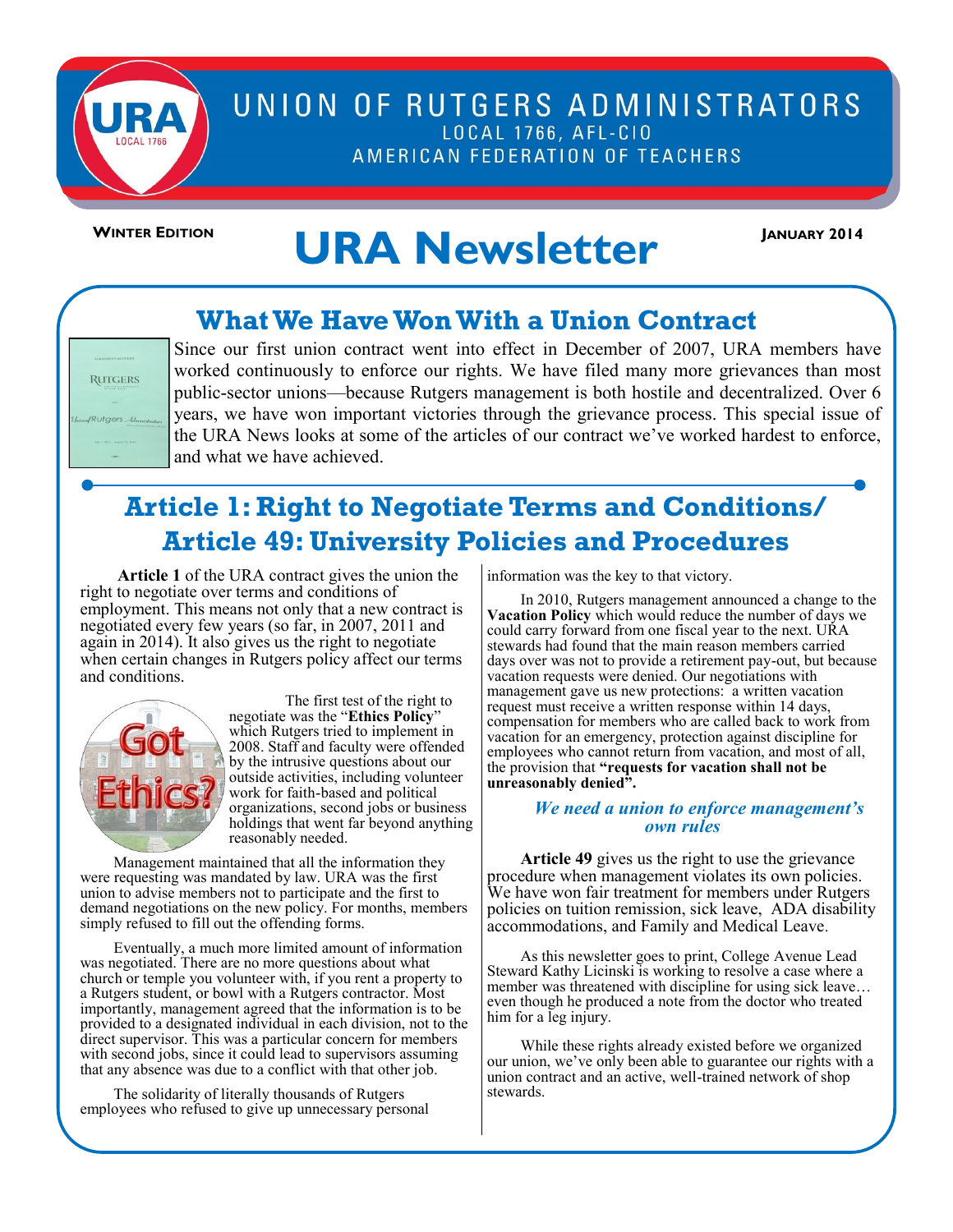# **Article 27: Overtime**

### **Overtime Back Pay Recovered Tops \$250k**

The clearest example of how URA members have used our grievance procedure—both to obtain a remedy and to change policy—is our ongoing series of grievances on uncompensated overtime for eligible (NE) employees.

For too long, most of us did not know if we were even entitled to overtime (60% of URA members are overtimeeligible by law). We didn't know that overtime was time-anda-half. We believed our overtime was "use-it-or-lose-it" and no one tracked how many hours we had really worked.

Beginning in 2010, Article 27 grievances have resulted in over \$250,000 of back pay, hundreds of hours of compensatory time being properly recorded (at time-and-ahalf), and a substantial change to Rutgers policy which will go into effect this year.

Camden Executive Board member Mike Ballard, whose overtime settlement was more than a year's salary, stated:

*Years ago, I was told I was a NL employee – my former boss said it meant "no life" – and he wasn't kidding: during the scholastic year I'd routinely work 60-70 hours, sometimes more. If it wasn't for the URA investigating the FLSA status (which is extremely well hidden on Rutgers links) and championing the overtime payment issue, a lot of us would still be in that same boat – getting paid as a NE employee but working like a NL one. I think one of the URA's many huge victories has been exposing the whole issue of overtimeeligible employees, making sure that many departments and the university are aware that the issue exists and helping to correct the unlawful practice. The strong grievance procedures in our contract and the URA's strong and dedicated leadership have played a key role in fighting for the rights of their members.*

*Mike Ballard, Camden Campus*



*Stefan Arnarson (l) and Mike Ballard (r) holding their overtime checks.*

Additional overtime claims are still in process, some for tens of thousands of dollars.

Under the changes to Rutgers policy announced in June, members can easily find their overtime eligibility on HCMS Self-Service. Managers have been instructed to record all overtime worked, and to ensure that current overtime is compensated before the end of the Fiscal Year.

*I never thought much about belonging to a Union until I went through an experience where I really needed one! I took it for granted that the policies of my employer would be fair, but unfortunately in this case they were not. My coworkers and I made exceptional efforts, spending up to 14 hours per day working in a Federal prison, because we enjoyed and believed in the work we were doing. However, we deserve to be compensated for that work! I'm so glad a precedent has been set as to what it means to be completely relieved from duties during a meal break. I hope this helps workers to be treated fairly in the future, and am so grateful to \*our union\* for all the hard work and support.*

*Heather Hamtil , Cook/New Brunswick Campus* 



*Working for the Center for Behavioral Health Services and Criminal Justice Research (CBHS & CJR) in prisons placed several restrictions on employees. While many restrictions were necessary, our personal freedoms were* 

*impeded during breaks in prison. Although it's a small gesture, receiving a monetary award validates that we deserve to use our personal freedoms, regardless of work setting. This is a big win for grant-funded employees working in similar conditions. Our union offered its full support, time, and effort in fighting this battle at every turn. Our Union is highly important as it serves to promote our voice and protect our rights and earnings. Thank you to the entire team who worked diligently to see this through to the end! Priscilla Pineda , Cook/New Brunswick Campus* 

There are still bugs in Rutgers' systems: management has not taken action to record past overtime, or to pay out our members who reach the legal threshold of 240 hours for cash payout.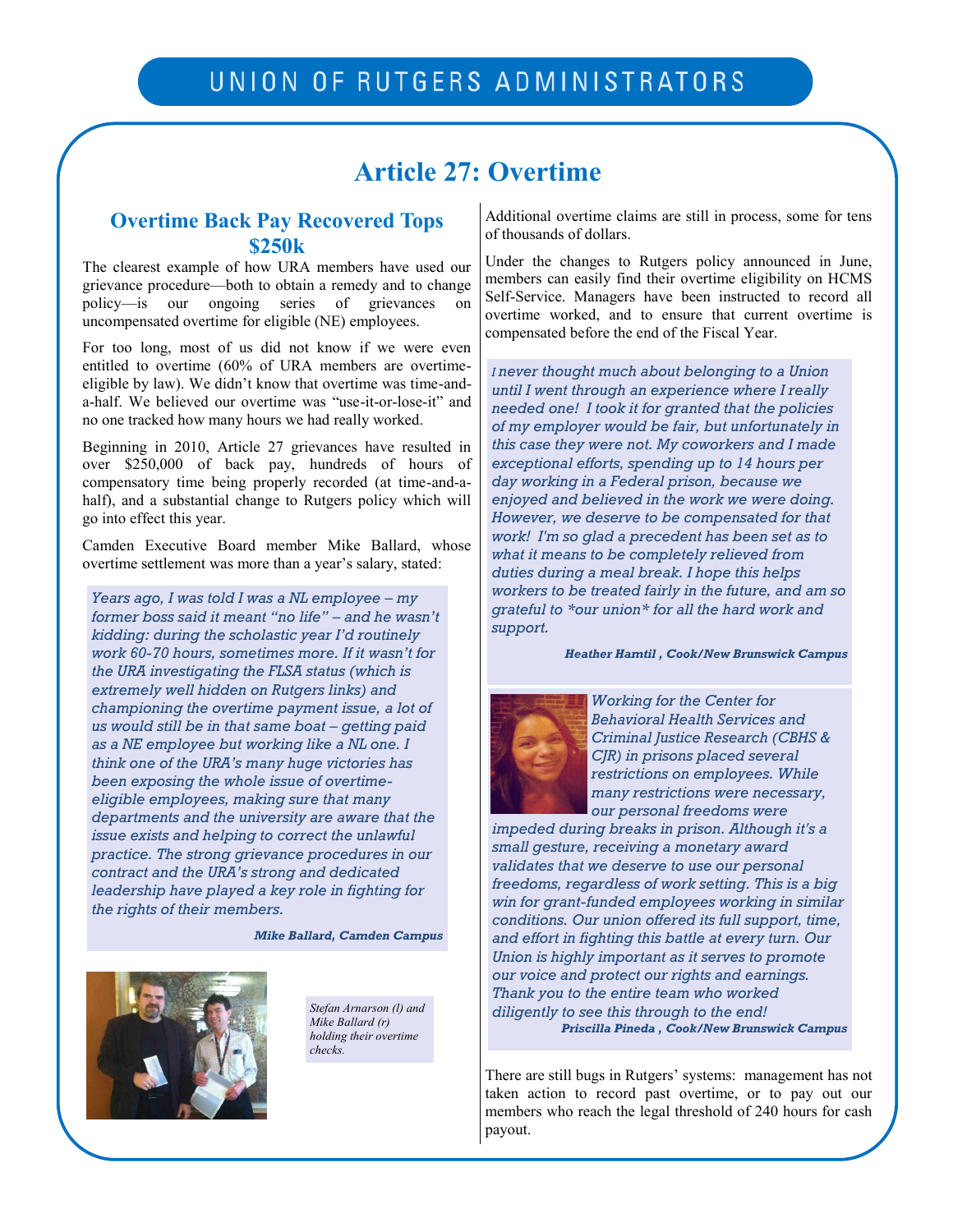If you are a "NE" employee (all grade 3 and 4, and many grade 5 titles) and have worked uncompensated overtime, contact your steward or the URA office to obtain the Excel overtime template created by Newark steward Shyeka Hopkins. It's essential that you document and calculate your claim so you can be paid out next year. As health insurance and pension costs increase, it's important to ensure that we are paid for all our work.

Our success in recovering back pay for overtime proves that even a strong law—the Fair Labor Standards Act—and a good policy—University Policy 60.3.14—are almost impossible to enforce without a strong union contract.

*I owe URA-AFT a great deal. I was coming to a head' with a situation at work where my direct complaints were discounted with a "do as I say" attitude, regardless of the outcome. I felt I had no* 



*voice or power and was forced to do whatever was given to me, whenever it was given to me. Lucye, Nat, Dorothy, Farrukh, Carolyn, Darlene, and Bob showed me I was worth more than how I was being treated and helped me prove it; to management and myself. The outcome was more than I sought after and I am so glad and proud to be part of a team that fights for those who feel voiceless, powerless and treated like, well...less. Thank you.*

*Shyeka Hopkins, Newark Campus*

## **Article 38: Salary Improvements**

The 3-year controversy over Rutgers' salary freeze was the URA's biggest grievance. \$9 million in raises and back pay for our local were in jeopardy. Over 10,000 Rutgers employees were affected. Winning the settlement involved not just the formal grievance procedure and settlement negotiations, but also demonstrations and protests by hundreds of union members.

In early 2012 URA members finally received raises and back pay we had fought for since 2009. All good? Well, almost. Between retroactive pay and compounded percentages, our actual raises were hard to *determine*. In April 2012, we published our own on-line calculator to determine the correct raises. Some members found their checks did not match what they were owed.

Thirty-six members who work part-time hours did not receive their full \$1000 bonus. Members from Dining Services notified their URA stewards, who were able to secure the full amount. About a dozen other members who were on medical leave when the raises were implemented were misinformed of their right to raises and bonuses but eventually got both. One member who had retired obtained back pay, as did one other who had been laid off and recalled just as the raises were paid.

The "merit-based" raises in December 2012 and July 2013 also brought issues and grievances. Newark members were concerned when one member received a message from a top-level administrator telling her she could not get more than the minimum raise. Analysis of the actual raises awarded showed that she had been misled—and also showed that the Newark membership received slightly more than the average in merit pay.

However, members who came into URA from other jobs at Rutgers have still not received the 2013 merit raises provided in the Agreement and that case will go to arbitration.

# **Article 3: Alternate Work Schedule to Take Educational Courses**

A small rule can make a big difference in our work life.

Many URA members are also students. Article 3 provides a definition and a process for members to flex their work schedules around classes. Grievances over this provision have so far been resolved in the early steps of the grievance procedure. Sometimes, managers just need to know that there is a rule in place.

> *I am very grateful for the guidance and support the URA has provided me over the past year. The stewards and union staff, particularly Sarah Washington, Carolyn Foote, and Darlene Smith, are extremely professional and truly care about issues members are experiencing. I felt great comfort knowing that I did not have to face my workplace challenges alone.*

*Thanks for all help and support!*

*Jaroslaw Roszko, Newark Campus*